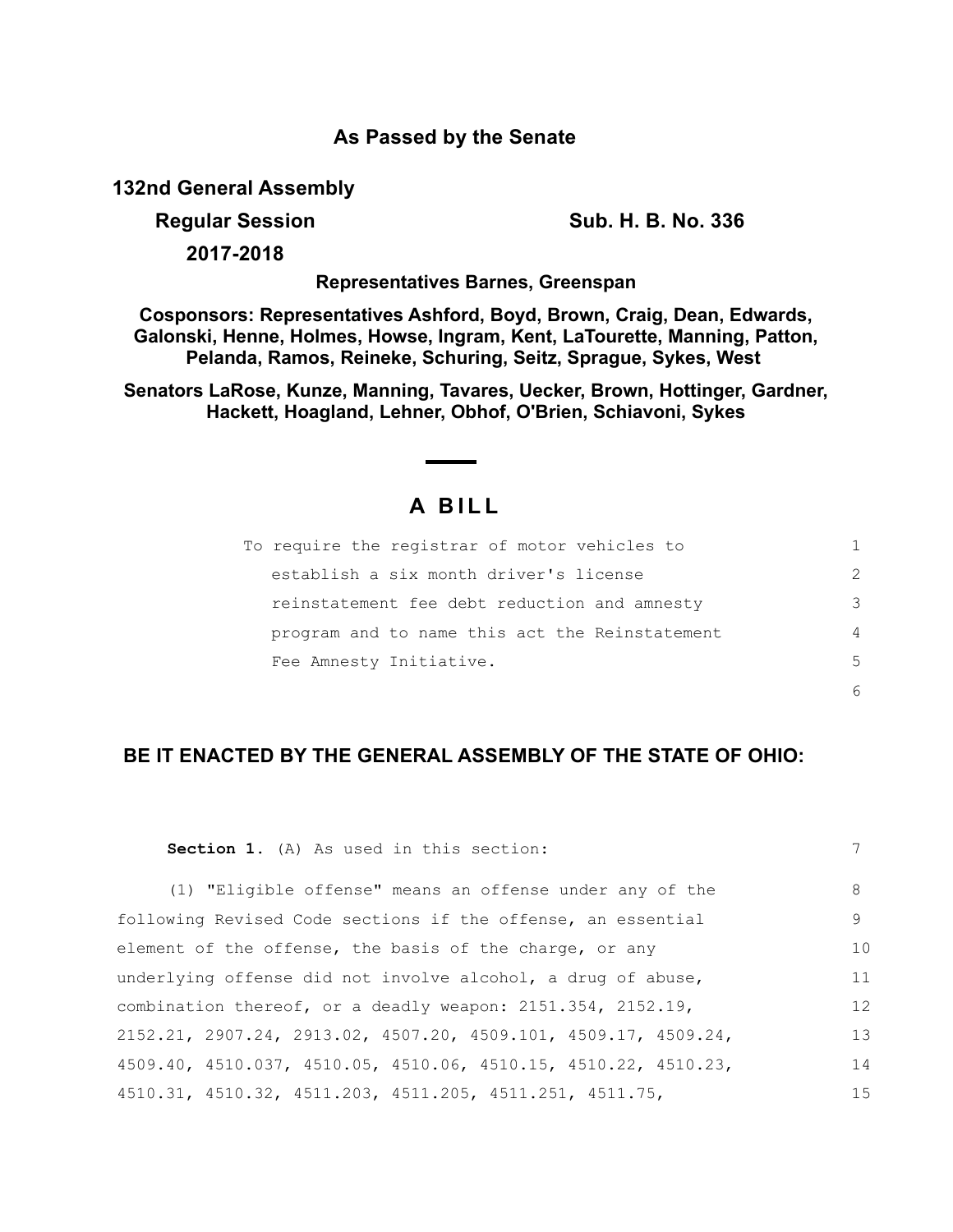| 4549.02, 4549.021, and 5743.99.                                 | 16 |
|-----------------------------------------------------------------|----|
| (2) "Deadly weapon" has the same meaning as in section          | 17 |
| 2923.11 of the Revised Code.                                    | 18 |
| (3) "Drug of abuse" has the same meaning as in section          | 19 |
| 4511.181 of the Revised Code.                                   | 20 |
| (4) "Complete amnesty" means a waiver of reinstatement          | 21 |
| fees.                                                           | 22 |
| (5) "Driver's license or permit" does not include a             | 23 |
| commercial driver's license or permit.                          | 24 |
| (6) "Indigent" means a person who is a participant in the       | 25 |
| supplemental nutrition assistance program administered by the   | 26 |
| department of job and family services pursuant to section       |    |
| 5101.54 of the Revised Code.                                    |    |
| (B) Not later than ninety days after the effective date of      | 29 |
| this section, the Registrar of Motor Vehicles shall establish a | 30 |
| driver's license reinstatement fee debt reduction and amnesty   |    |
| program. The program shall immediately terminate six months     | 32 |
| after that effective date.                                      | 33 |
| (C) During the period the program is in operation, both of      | 34 |
| the following apply:                                            | 35 |
| (1) A person whose driver's license or permit has been          | 36 |
| suspended as a result of an eligible offense may apply to the   |    |
| Registrar for driver's license reinstatement fee debt reduction |    |
| if the person has completed all court-ordered sanctions related | 39 |
| to the eligible offense other than the payment of reinstatement | 40 |
| fees and at least eighteen months have expired since the end of | 41 |

(2) A person whose driver's license or permit has been

the period of suspension ordered by the court.

42

43